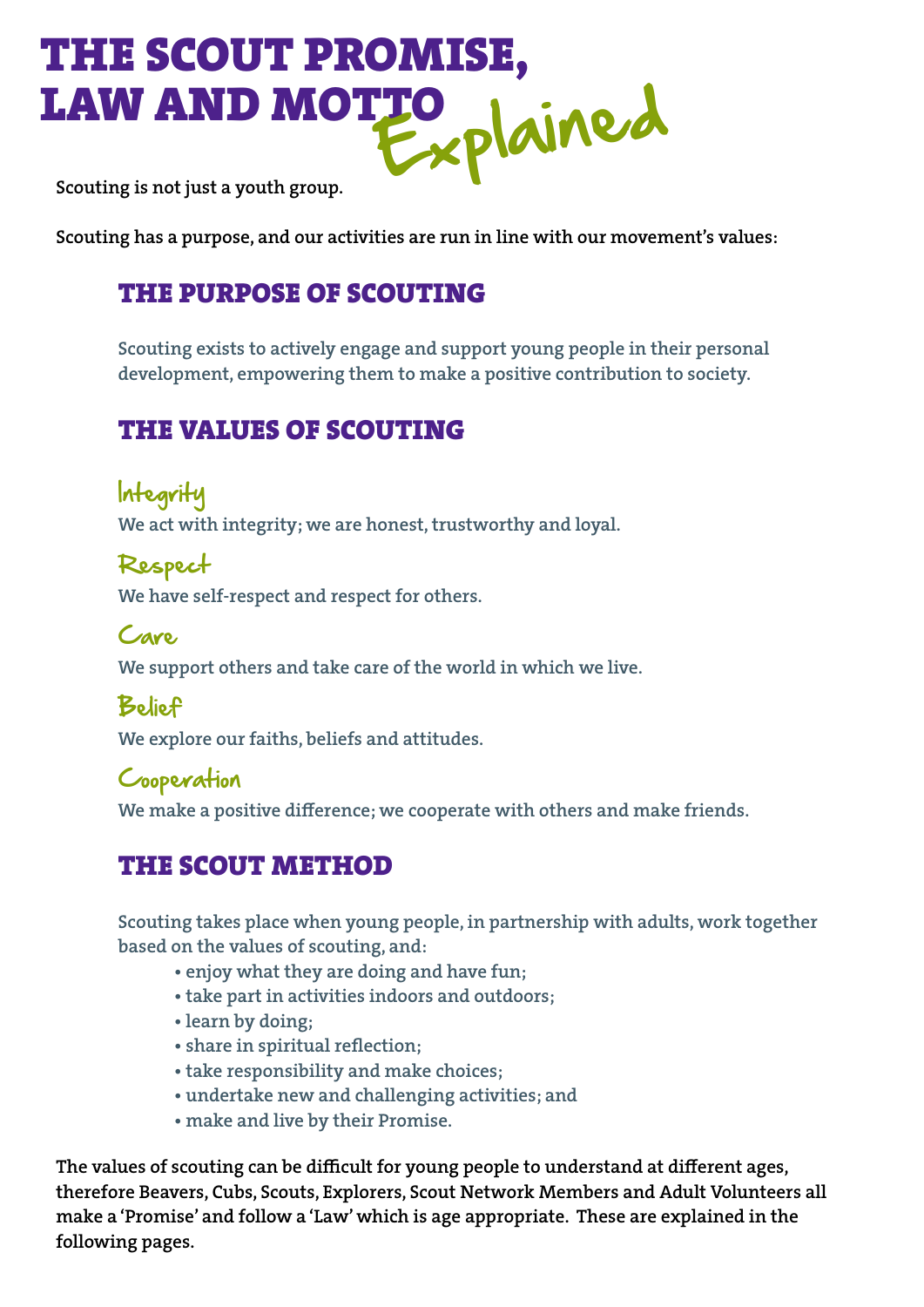# THE SCOUT PROMISE, LAW AND MOTTO Jained

# JOINING THE SCOUT TROOP

Young people who are new to the scout troop will visit for a few weeks to see what scouts get up to. During one of these visits a scout leader will discuss the Scout Promise and Scout Law with them. To become a scout in the troop officially, they will make their promise in front of the troop. Before they do this, they need to learn about the Scout Law. They do not need to remember the law word-for-word, but they must understand it. The Scout Law is a set of 7 simple rules that we ask every scout to try to keep - at times it can be a challenge, but during our activities we try to give the scouts a better understanding of how they can live up to their promise and keep the Scout Law.

#### THE SCOUT LAW

- 1. A Scout is to be trusted.
- 2.A Scout is loyal.
- 3.A Scout is friendly and considerate.
- 4.A Scout belongs to the worldwide family of Scouts.
- 5.A Scout has courage in all difficulties.
- 6.A Scout makes good use of time and is careful of possessions and property.
- 7.A Scout has self respect and respect for others

#### THE SCOUT MOTTO

"Be Prepared"

The Scout Motto is possibly one of the most famous phrases associated with Scouting and is shared across the movement.

When a new scout is ready to join the troop officially, they make their promise during a short ceremony called an 'investiture'. The Promise is based on the shared values of all scouts, but has a number of variations in wording, depending on each young person's personal faith and beliefs.